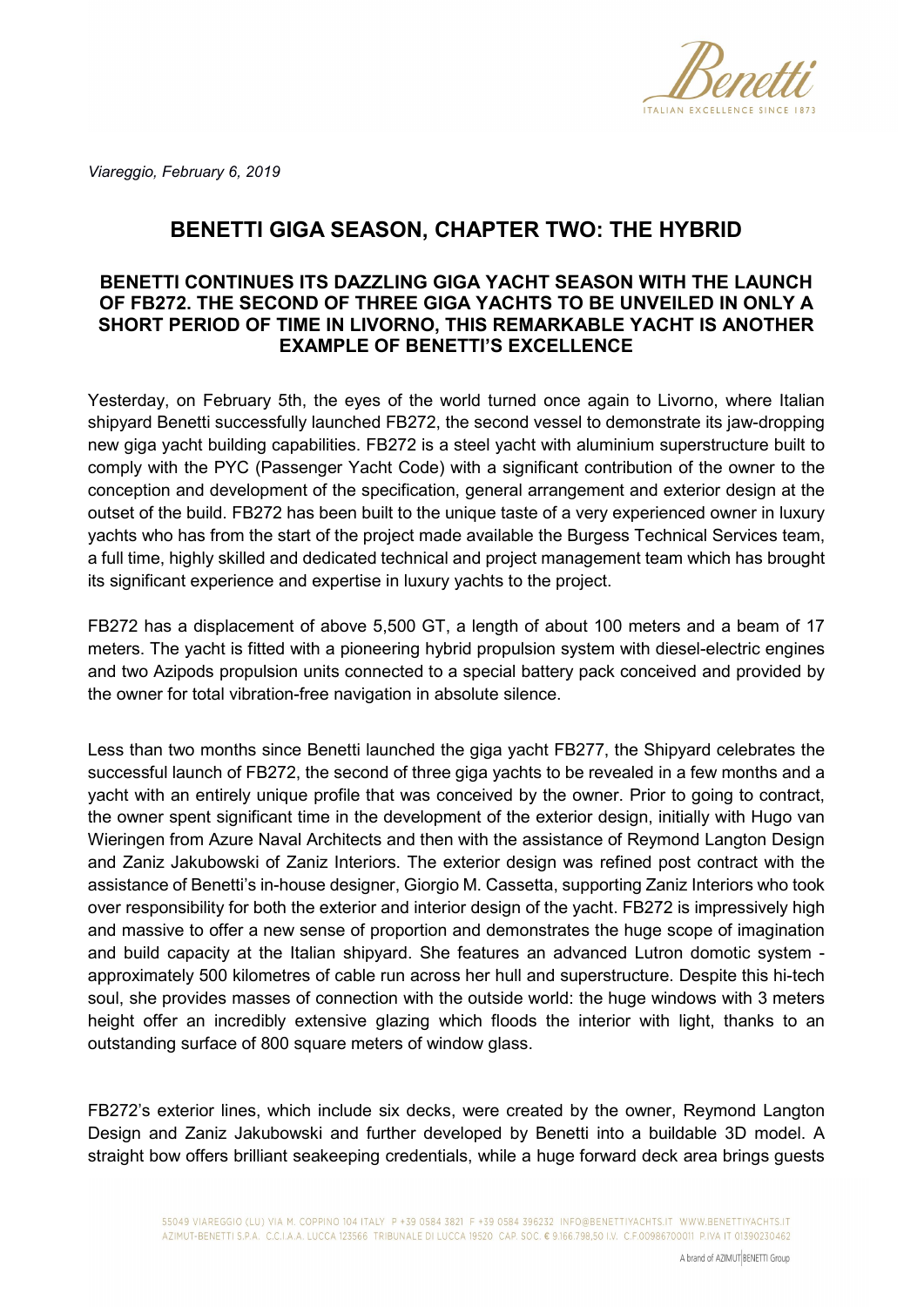

a thrilling vantage point from which to cruise and relax. The main deck offers further dining and social spaces, sheltered and shaded by the graceful overhang of the beautifully styled superstructure. Above this is the wheelhouse and above again is a charming, private deck leading towards the helicopter pad - fully certificated by a recognized aviation agency – equipped with fuelling/de-fuelling station. High swathes of glass wrap the main decks, with the hull featuring a long horizontal strip of glazing from mid ship to stern. Windows on the upper decks are entirely uninterrupted by structure, giving each deck a floating appearance.

Interior design for the guest areas and crew spaces were conceived and developed by Zaniz Jakubowski of Zaniz Interiors. She also provided her unique artistic expertise in luxury yacht designing to develop a wonderful exterior décor fulfilling the owner's brief. Known for conceiving spaces that work in synchronicity with their surroundings, this sought-after designer has put her iconic stamp on FB272.

The generation/propulsion package is obtained by 6 generators of approximately 1,000 KW each. The electricity produced by those generators is managed electronically, by a sophisticated fully integrated power management system, to feed the consumption of the services on board and the electric motors of two Azipods of 2,200 KW each. The spare electricity is also used to charge 35 tons of batteries which can operate the yacht for 12 hours with no engine running.

This propulsion package is the state of the art of technology today, made by top names such as Caterpillar, Seastema, ABB, under the coordination of Benetti Technical Department. The advantage of this system is a vibration-free navigation in total silence: with such stable and soundless cruising, guests might hardly realize they are underway.

The air conditioning system and chiller units –which were based on the owner's specific requirements and supplied by H&H- are one of the biggest ever installed inside a yacht of this size with a total cooling capacity of approximately 3,000KW.

The yacht is equipped with a waste heat recovery system conceived by the owner that is capable to feed the yacht and save electrical power in line with the latest green environment requirements.

Attending this momentous launch ceremony there was an exclusive and qualified public: important members of authorities, international brokers, friends of the shipyard coming from all over the world, suppliers, all the employees of the Livorno shipyard and representatives of the owner. Before the launch, guests were invited to tour the shipyard and admire the helipad, sheds, shiplift and floating dock before visiting other beautiful Benetti yachts: such a perfect frame for the new Giga Yachts. The launch ceremony was ended with a spectacular entertainment show with special effects. Shortly after, Benetti's guests moved inside the shed to enjoy a lunch in the awe-inspiring setting where the yacht was created. During lunchtime the guests were delighted by the epic proportions of the space, with the roof as high as a cathedral.

Yesterday Azimut Benetti's President Paolo Vitelli declared, "On this auspicious day, I could not be prouder to stand here among Benetti's family, friends and colleagues to witness the launch of our latest enthralling creation. This iconic project has had a huge impact on local industry and, after